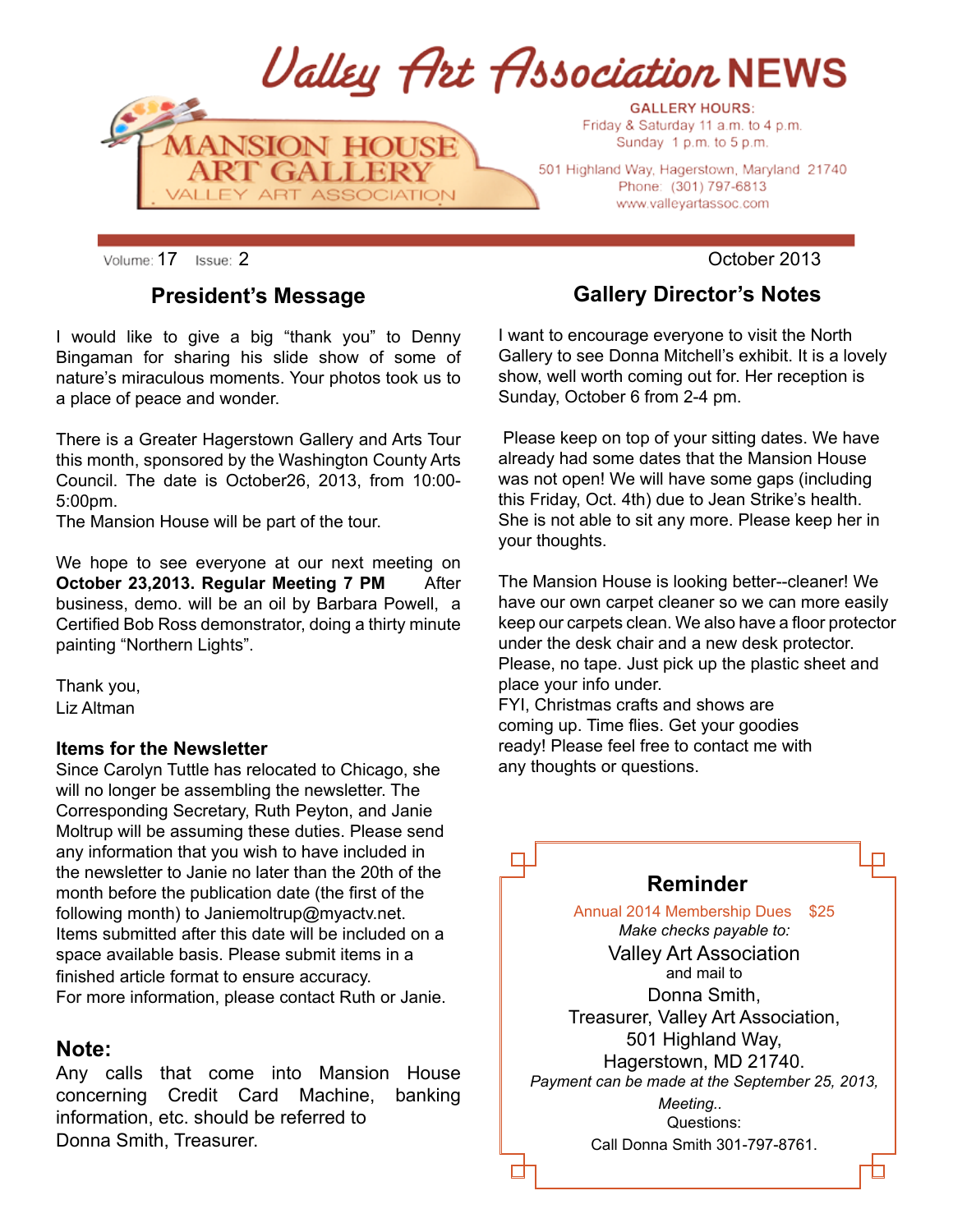## **Destination Art in Waynesboro, Pa.**

Destination Arts in Waynesboro, Pa. was launched on July 19, and features diverse high quality art in various mediums by established artists from around the country as well as talented local artists.

It takes place Fridays from 5-8 pm, Saturdays from 11 am to 6 pm, and Sundays from 12-4 pm. The show will run until Sunday, October 27. The event features live music every day it is open and children's activities on Saturday.

Featured art includes paintings, sculpture, pottery, photography, fiber arts, ceramic sculpture, and jewelry, plus many other surprises!!!

The show's lead Curator/Gallery Director is VAA member and former gallery director, Marjorie Tressler. Marjorie helped lead the effort in opening 7 galleries in less than 6 weeks. This enormous effort was achieved with the help of several VAA members, Denny and Donna Bingaman, David and Janie Moltrup, Hal and Donna Mason, Liz Hurley, and Roy Tressler.

Artists from the VAA included in the show are Donna and Denny Bingaman, Virginia Hair, Becky Dietrich, Liz Hurley, Janie Moltrup, Ruth Dirbin, John Mullican, Carol Miller, Christine and Joan Fries, Sue Parker, Shirley Snyder, Thom Tholen, Jackie Shaw, Nicole Troup, Eliane Ambrose, Bob Wantz, Lin Pederson, Donna Mitchell, and Marjorie Tressler. Brad Cleaver, winner of Best of Show in the Cumberland Valley Solon, currently showing at the Washington Co. Museum of Fine Arts, is a featured artist in the #50 gallery, as well as David Buckley Good, Fritz Briggs, Jeff Barnhart, Ben and David Jones, and Steve Navada.

## **Tuesday Painting**

Dates: Continuous - Day: Tuesday - Time: 10-2 pm - Location: Mansion House - Tuition: Free Marjorie Tressler is facilitating a weekly painting session in oil, acrylic or mixed media for intermediate or above painters

each Tuesday. These sessions are free and open to all members of the VAA. The artists share ideas, experiences, knowledge and use of materials, some critiques, but most of all, inspiration. Artists supply their own materials and still life set-ups. The only requirement is the artist needs to be self-motivated and able to work independently.

For more information or to sign up, please contact Marjorie directly at 717-762-6791 or marjorietressler@comcast.net.

#### **Acrylic Painting with Marjorie Tressler**

Dates: Starting September 18 for 6 weeks, the first and third Wednesdays each month.

 A beginner/intermediate class is being held the first and third Wednesday nights from 6:30 to 9:00 pm at the Mansion House Art Center. This class started on September 18. Artists need to have their own materials.

For more information please contact Marjorie Tressler at 717-762-6791. The cost is \$65.00 for the 6 week course.

## **A Reminder to Gallery Artists**

All gallery members with wall spaces need to sit 8 times per year. Members who show baskets, pottery, or sculpture, need to sit 2 times per year.

Members who show miniatures, shrink wraps and regular members who exhibit in All Member Shows in the North Gallery need to sit 2 times per year with a gallery member.

Please be sure that you have signed up for the appropriate number of days in the Sitters Book. We cannot be open if we don't have sitters.

The Hagerstown Police have asked that we have 2 people in the gallery at all times when we are open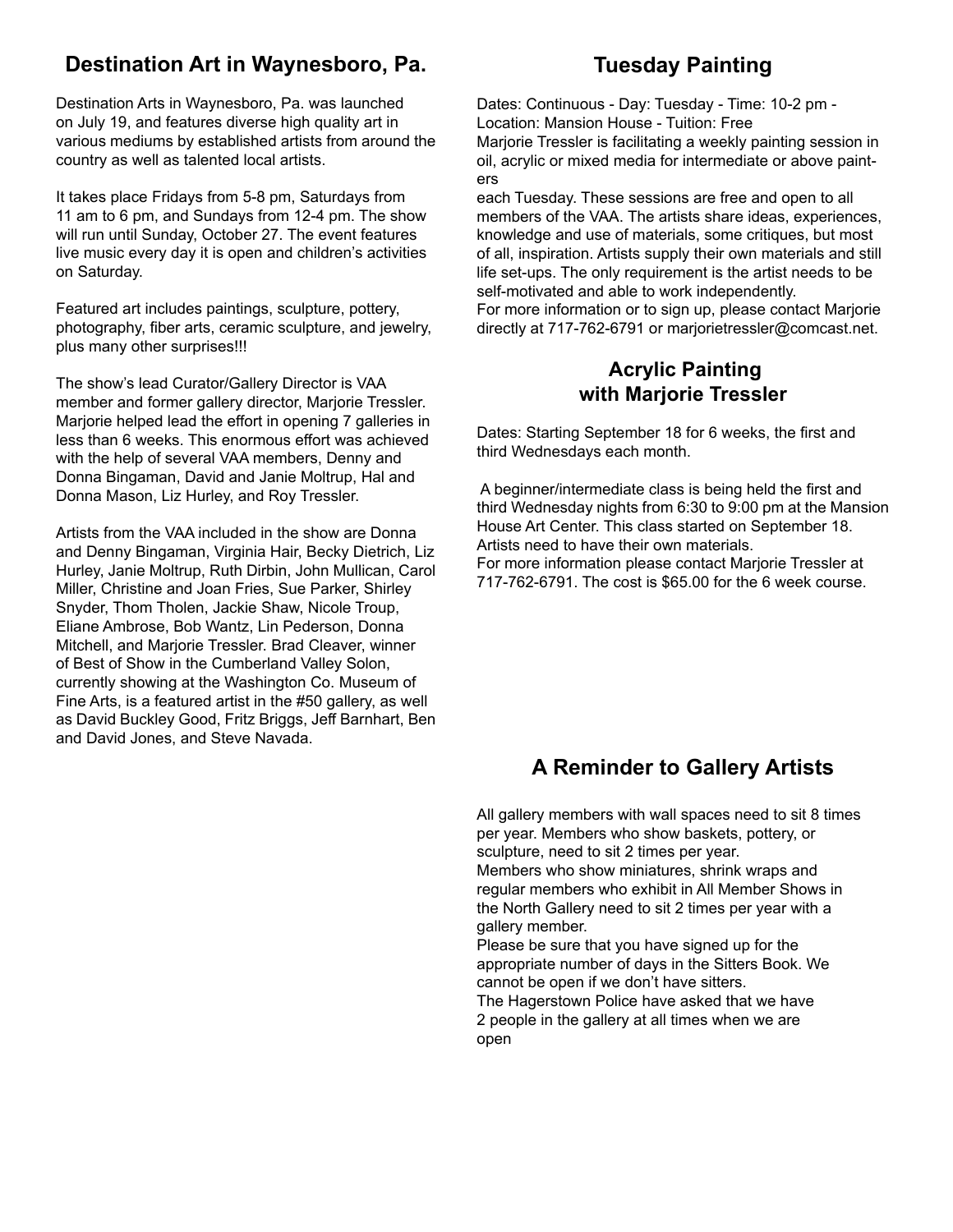## **Out and About with Lucy**

#### **Saturday Oct. 5:**

Tour of Scott Cawood Metal Sculpture Studio from 12 noon until… The studio closes at 5 pm. We will leave as a group from the Mansion House at 11:30 SHARP, unless you wish to meet us there.

Address: 3829 Harpers Ferry Road

Sharpsburg, MD.

Scott has been working on a large sculpture of a man and woman holding up a baby for more than a year. This sculpture is now installed at The Center for Joint Surgery and Sports Medicine lobby on Western Maryland Parkway.

All VAA members need to take time to see and view all the details of this amazing, magnificent and huge sculpture.

**Saturday October 26** Hagerstown Gallery and Arts Tour from 10 am- 5 pm

This is a self-guided tour of galleries and museums. The sites will be having special features throughout the day prior to the Hagerstown Mummers Parade. Listings and maps are available at sponsors and participant venues. The Mansion House Art Center will be open. Members are invited to be here painting.

More information:

http://www.washingtoncountyarts.com/special-events.html

#### **Dick Blick is Back!**

We are happy to report that the Dick Blick Art Supplies icon is back on The Valley Art Association web site. It was removed when Dick Blick changed the host for the commission program, but it is now back up and running. If you are ordering art supplies over the internet, you can go to Dick Blick by clicking on their icon on the Valley Art web site home page. This will allow Valley Art to receive a 10% commission on your order. There is no additional charge to you. It the past, this program has generated about \$100 a year to the Valley Art treasury!





DONNA MITCHELL

Invites you to an exhibit of her finest artworks

#### "Faces and Places"

Focusing on portraiture and places the artist has experienced in her travels of China, Italy and Paris, along with local scenes

October 4 – 27, 2013 Gallery Hours: Friday & Saturday, 11am to 4pm; Sunday, 1 to 5pm

RECEPTION: October 6, 2 – 4 pm

Enjoy Light Refreshments

MANSION HOUSE ART GALLERY

HAGERSTOWN CITY PARK

501 Highland Way

Hagerstown, MD 21740

Artist website: www.DonnaMitchellPastels.com

Gallery website: www.valleyartassoc.com

# **Reminder**

Next meeting **Wednesday October 23, 2013**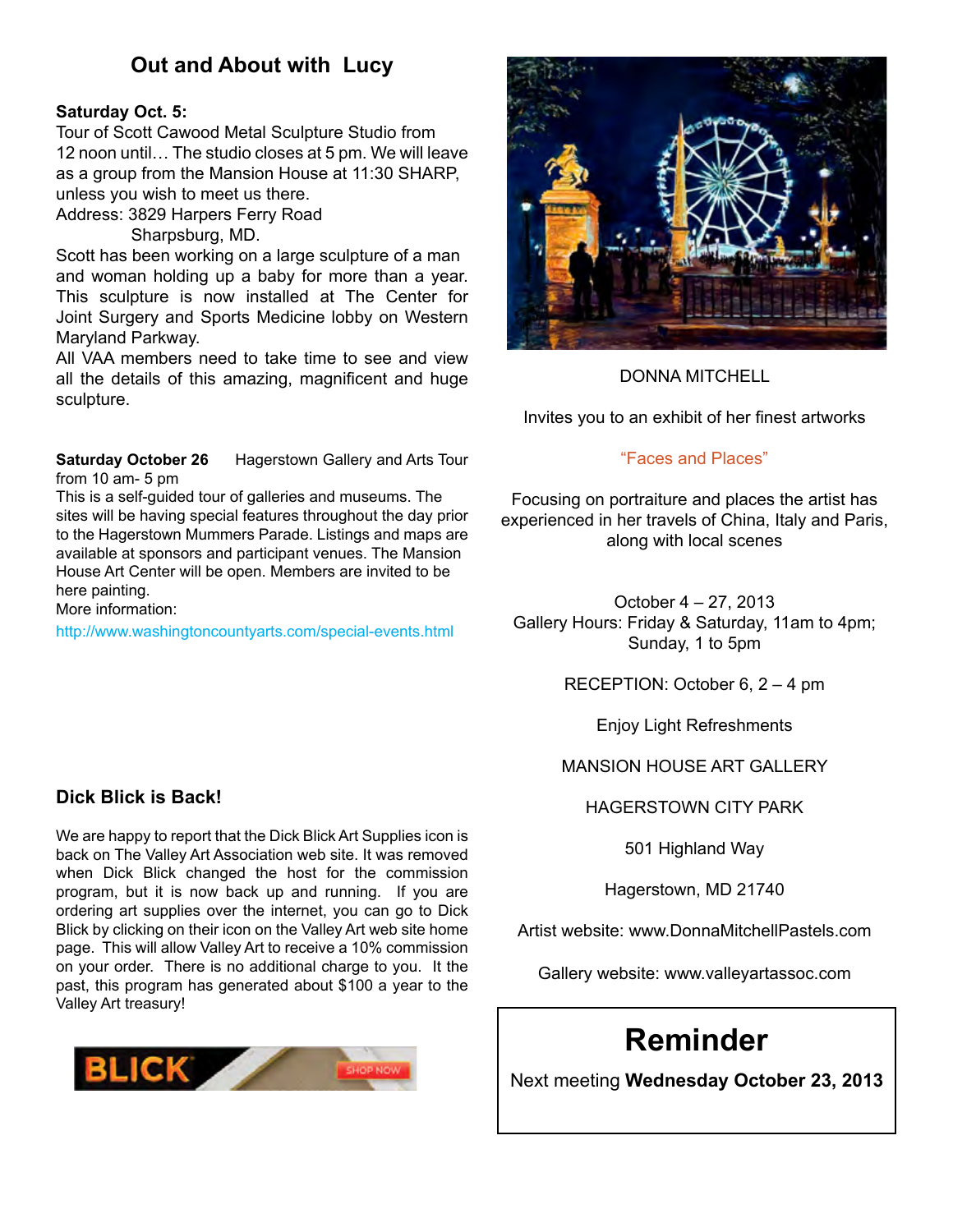## **Inspiration Tuesdays with Marjorie Tressler**

Dates: Continuous Day: Tuesday Time:10-2pm Location: Mansion House Tuition: Free

Marjorie Tressler is facilitating a weekly painting session in oil, acrylic or mixed media for intermediate or above painters each Tuesday. These sessions are free and open to all members of the VAA. The artists share ideas, experiences , knowledge, and use of materials, some critiques but most of all inspiration. The artist supplys their own materials. and still life set ups etc. The only requirement is the artist needs to be self-motivated and able to work independently. For more information or to sign up , please contact Marjorie directly at

717-762-6791 or [marjorietressler@comcast.net.](mailto:marjorietressler%40comcast.net.?subject=class)

## **Acrylic Painting with Marjorie Tressler**

Dates: September 3 starting for 6 Wednesdays

Time:6:30 - 9:00 pm Location: Mansion House Tuition:\$65.00

A beginner/intermediate class is being held the First and Third Wednesday nights from 6:30 to 9:00pm at the Mansion House Art Center. This class will be starting again, Sept. 4, 2013 . Please be prepared to have your own materials. For more information please contact

Marjorie Tressler 717-762-6791. Cost \$65 for 6 week course.



**ARTISTS** looking for ARTISTS and MODELS for the WEDNESDAY PORTRAIT GROUP

> TIME: 9:30am-12:30pm PLACE: Hagerstown YMCA STARTING: September 18, 2013

COST FOR 12 SESSIONS: \$15 MODEL FEE EACH SESSION:\$4

**CONTACT** Donna or Hal Mason 301-791-6719

#### **8th Annual Art for the Animals Exhibit and Auction**

Approximately 150 beautifully framed miniature paintings by local artists of all ages

Bidding starts at \$1.00!

Opening Reception 6:30-8:00 Oct 5th (leashed pets welcome)

"Tail-end" reception 6:30-8:30 Oct 24th Bidding ends promptly at 7:30 pm

100% of proceeds go to Guiding Eyes for the Blind

Howard's Art Supplies 1256 Dual Hwy 9:30-6 Mon-Sat 301-733-2722